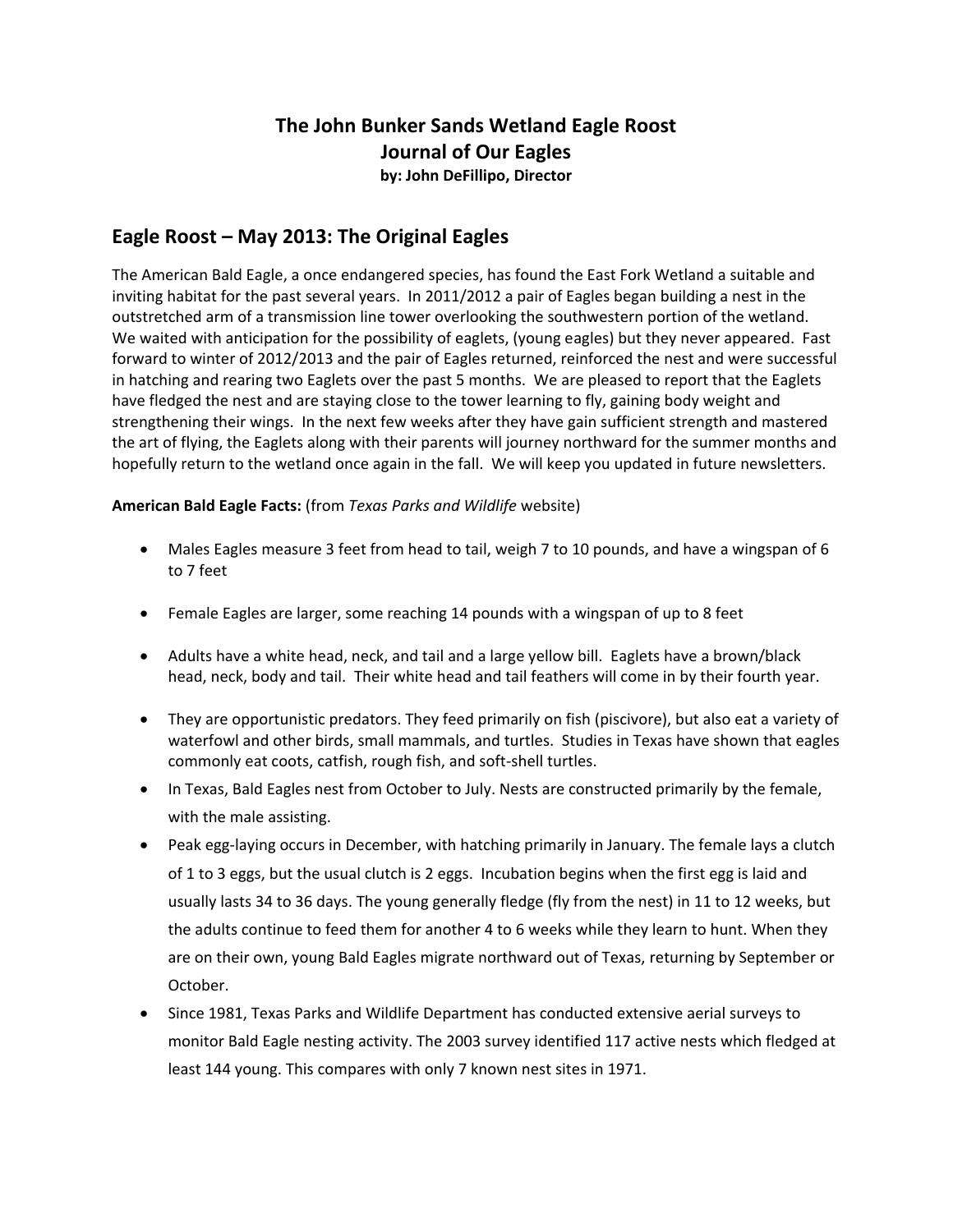### **Eagle Roost – Fall 2013: The Nest Must Move**

Ever since the construction of the East Fork Wetland in 2009, Bald Eagles have found this habitat a great location to forage and survive. This past year we had two juvenile Bald Eagles successfully raised in a prominent nest south of the Wetland on an active electric transmission line tower. This tower is owned and operated by Oncor Electric Delivery and supplies over 325,000 volts of electricity to south Dallas. The presence of the nest on the electric tower could possibly pose a threat to the health and safety of the returning Eagles as well as delaying or impeding the supply of electricity to over a quarter of a million people. For these reasons, we decided it was in the best interest of the Bald Eagles to relocate the existing Bald Eagle Nest to a new tower on the Wetland property.

Oncor Electric Company has worked hand in hand with the US Fish & Wildlife Service to secure a relocation permit in order to undertake this amazing endeavor. The entire fabrication, construction, and instillation of the new Eagle Nest Tower is being sponsored by a solid partnership with Oncor Electric Delivery and Falcon Steel Company. During the next few weeks in August, Falcon Steel Company, located in Kaufman, Texas, will begin the construction of the new tower located about 1200 feet from the original nest site. This will bring the tower about 1 mile away from the Wetland Center and slightly closer for ground observation. Falcon Steel will also install a high definition camera, solar panels, and a wifi network to help us in future monitoring and observation of the returning eagles. After the tower is erected by early September, Oncor Electric Delivery will begin the exciting stage of relocating the eagle nest to the new structure. Oncor plans to remove the existing arm of the transmission line tower with the eagle nest intact, carefully place it on a flat bed truck and drive it to the new location. Once the nest is at the new location, we will fully inspect it making sure the nest is sturdy and intact. After the inspection, Oncor will slowly lift the nest arm by crane, almost 100 feet into the air, and reattach the nest arm to the new tower structure. The Wetland Center is very appreciative to our partners in this huge undertaking! We thank you beyond words for your in-kind financial commitment and support to this wildlife project.

The entire process of relocation of the eagle nest should be complete by October 15, 2013 and ready for the hopeful return of the Bald Eagles to the Wetland this fall. There is a 50% chance that the same pair of eagles will return this year to occupy the existing nest on the new tower. Once this process is complete, Oncor will release the maintenance, operation and monitoring of the Eagle Nest Tower to the John Bunker Sands Wetland Center. The continued success of this storybook conservation effort will be successful from the continued support of our donor, members, family and friends. Please stay tuned for the next chapter of the Bald Eagle Nest Tower.

### **Eagle Roost – Winter 2013: Plan A, Plan B…Plan Eagle**

We'll there is plan A, plan B and now we have plan Eagle… nature always has a time and season of its own. The adult American Bald Eagles return to the existing nest in mid-September 2013, one month earlier that we expected. Apparently they did not get the memo that we were in the process of relocating their nest to a safer location. Working with our partners, Oncor and Falcon Steel, we selected a solid design for the new nest tower and an attractive location within 1200 feet of the original nest. The surveyors sighted the footings for the new tower one week before the Eagles returned. My first day back from summer vacation on September 15th, I sighted the male on top of the existing tower and the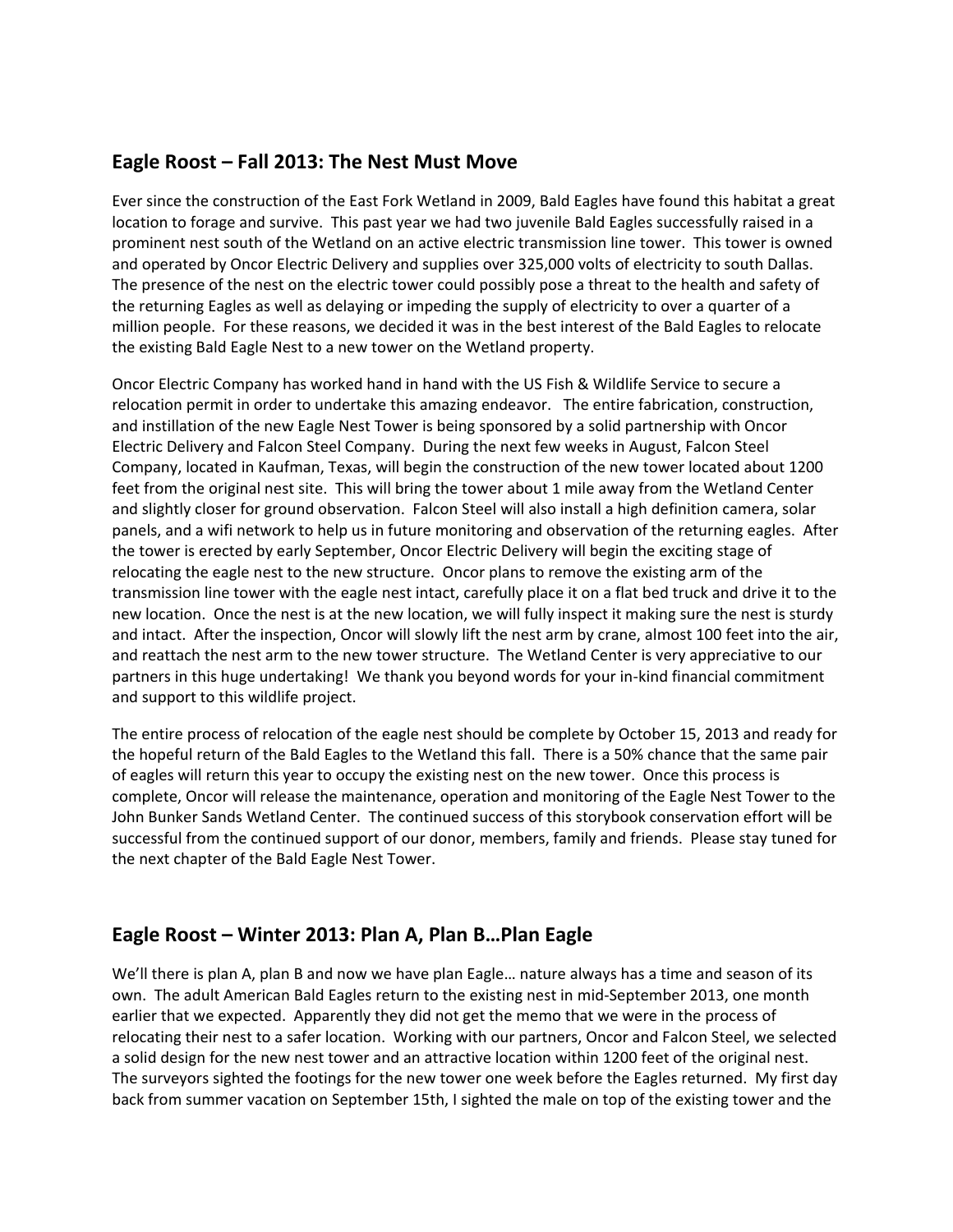female followed shortly afterwards. In light of their return, Oncor erected bird deterrents on adjacent towers and trimmed the hanging branches under the nest to avoid contact with the live electric lines. While they were maintaining the tower and nest, they were able to capture a few images inside the nest itself… amazing predator carnage! (Insert picture of the inside of the nest)

To encourage another successful year of eaglets, we decided to postpone any future preparations to relocate the nest until they clear the tower in the spring of 2014. Several visitors and student groups have observed the Eagles building up the nest walls a little bit higher and lots of feeding and courtship activity around the nest sight. In the meantime, the Wetland Center and Falcon Steel are working with Oncor's staff of biologist to monitor the Eagles and ensure a safe relocation effort this coming year. Please keep posted to our website and newsletter for any exciting updates.

#### **Eagle Roost Spring 2014: Waiting…by Chris Jackson**

It was a long hard wait for the Eagles this weekend. I arrived at 10:00am on Saturday, February 15<sup>th</sup> and had planned to leave by no later than 12:00pm. But by 12 O'clock there were still no Eagles.

The nest is now so big and deep that it is impossible to verify if it is occupied or not in the field unless you actually see an Eagle enter or exit. Even zooming in on images recorded on my camera did not help. So, I waited. At first I gave myself an extension to 1:00pm. When 1 O'clock came and went and there were still no Eagles, I bumped that deadline up to 2:00pm. And at 2 O'clock, I moved it out to 3:00pm. After already stayed too long, it becomes very difficult to justify leaving without getting at least some pictures. So, I waited.

In the end I was glad I stayed. When the relief Eagle finally showed up at 2:20pm—after four and a half hours of waiting—the two adult birds put on a really nice show for me, including some very unexpected behaviors. It was the big female that returned to the nest today...that was my first surprise. I know that both the male and female Eagles share in the incubating duties, but I was under the impression that the female was responsible for the lion's share. In that scenario, I wouldn't have expected her to be gone for 4.5+ hours!

As the female approached the tower she did not go directly to the nest as I might have expected her to. Instead she landed at the top of the transmission tower and stayed there for several long minutes without making a move for the nest. Further, I could not detect a reaction to her arrival in the nest.

After several more minutes the big female took to the air and flew off to the east, quickly disappearing from view. At this point I became a little worried because I really expected her next move to be toward the nest. I was briefly afraid that this behavior meant that the nest had failed.

But, almost immediately the male Eagle sprang from the nest and chased after her. He had been on the nest the entire time! The male also soon disappeared, but within a couple of minutes both Eagles were back tracing out lazy circles in the sky above my head. After a few minutes of this behavior, they both again drifted off to the east and vanished behind a distant tree line. It struck me as odd that they would leave the nest unattended for so long, I do not remember seeing this kind of behavior last year. But the weather was balmy and there was no need for concern…the eggs would be fine through a short absence.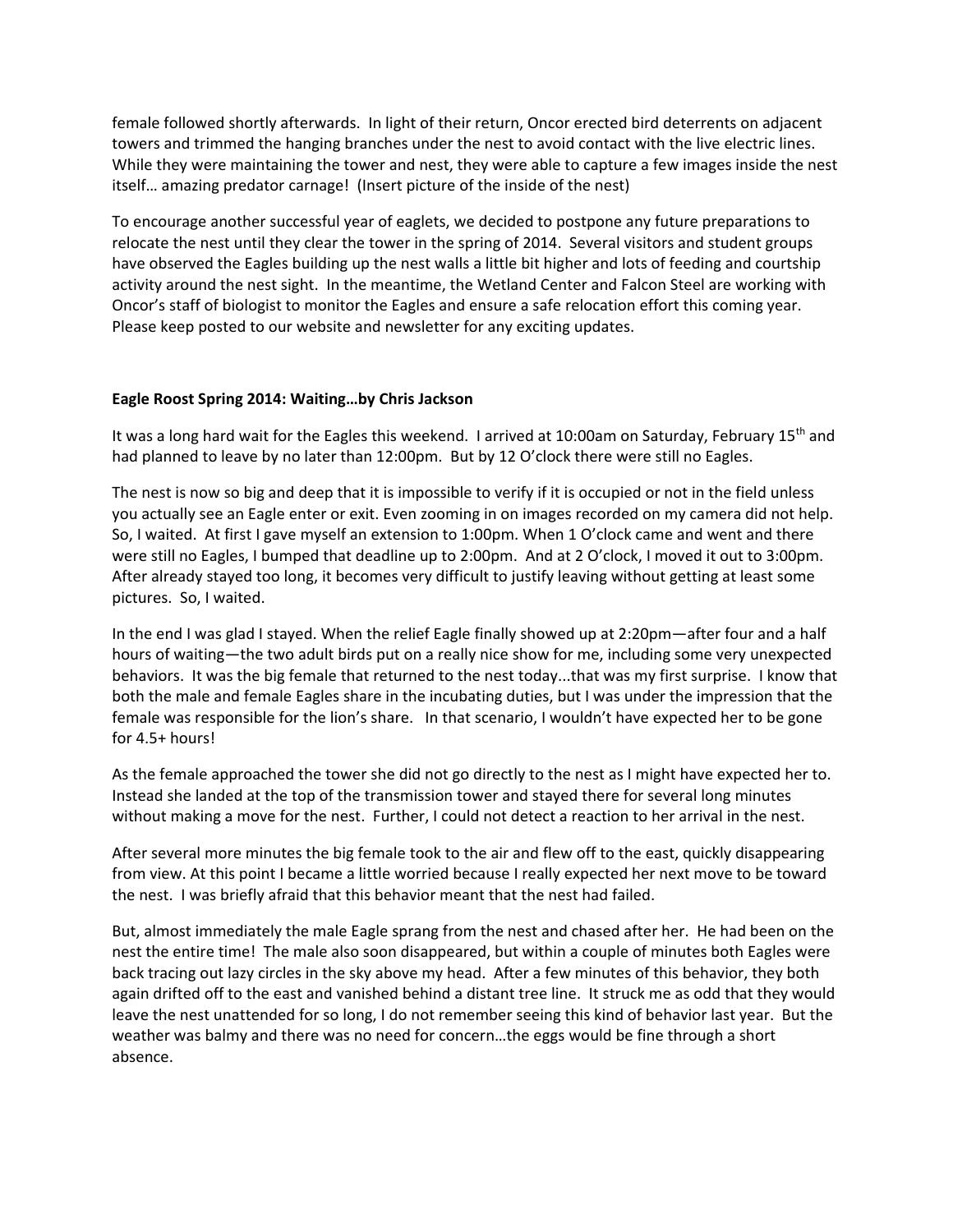When the female Eagle returned roughly 5 minutes later she surprised me again. Even though she had left the nest heading east, she returned to the tower from the west. She must have flown a huge circle around the Wetland Center! I think she was messing with my mind! After this amazing display of behavior, the female Eagle finally settled back in the nest for another long stay.

*This newsletters Eagle Roost was taken from the [www.dfwurbanwildife.com](http://www.dfwurbanwildife.com/) blog written by Chris Jackson. Please keep posted to his blog for the next series of observations. Thanks Chris!*

## **Eagles Roost Summer 2014: Eagle Family #2 and the Future**

As I pen this article the morning of May  $16<sup>th</sup>$ , one of the Eaglets from the nest has already fledged and is awaiting his/her sibling to follow shortly. Juvenile Eagles will fledge from the nest usually 4 to 5 days apart, so by the time you read this article both juvenile Eagles will have successfully flown from the tower to begin their life of freedom. It is amazing that the breeding pair of Eagles have confidently raised their second set of eaglets from this live transmission line tower without any mishaps or interruption of power to Dallas. Oncor's staffs of biologist have been monitoring this Bald Eagle nest on a 345,000 volt transmission tower in Combine, TX for the past two years. Their efforts to relocate the nest during the summer of 2013 were delayed because the Eagles returned to the site earlier in the fall than expected. Oncor has been working with the Wetland Center, Rosewood Ranches, and the US Fish and Wildlife Service while following the National Bald Eagle management guidelines to ensure the safety and well-being of the Eagles and to ensure reliable service.

Oncor applied for and was granted an amended USFWS permit that would allow the relocation to be done this summer outside of the breeding season (June-August) and at least 10 consecutive days after the nest is empty and considered inactive. Once relocation begins, the tower cross arm that currently houses the nest will be carefully positioned a new structure 1200 feet away. The structure was donated by Falcon Steel specifically for the Eagle nest and is currently under construction. The relocation will take about two days in the month of June.

Once the transition is made, the Eagles will have a safe structure away from the danger of the power transmission lines. Our hope is that next breeding season the adult Eagles will return and have the ability to nest at the new location for life. The Wetland Center will monitor the progress via a towermounted camera. Biologist will also track breeding data in this area which has not been recorded since the Bald Eagle was removed from the endangered species list in the 1980's. We will provide an update mid-summer with our progress and successful relocation.

\*portions of this article were taken from The Communicator and Oncor.

## **Eagles Roost Fall 2014**

The nest has landed! After almost two years of conversation, coordination, and planning the American Bald Eagle nest was safely relocated to a new and improved tower provided by Falcon Steel Company. On the morning of July 12<sup>th</sup>, Oncor Electric Delivery worked with the power provider to reroute the power supply along other lines surrounding the Dallas county area. After the power lines were safely grounded, Chapman Group Contractors went into action and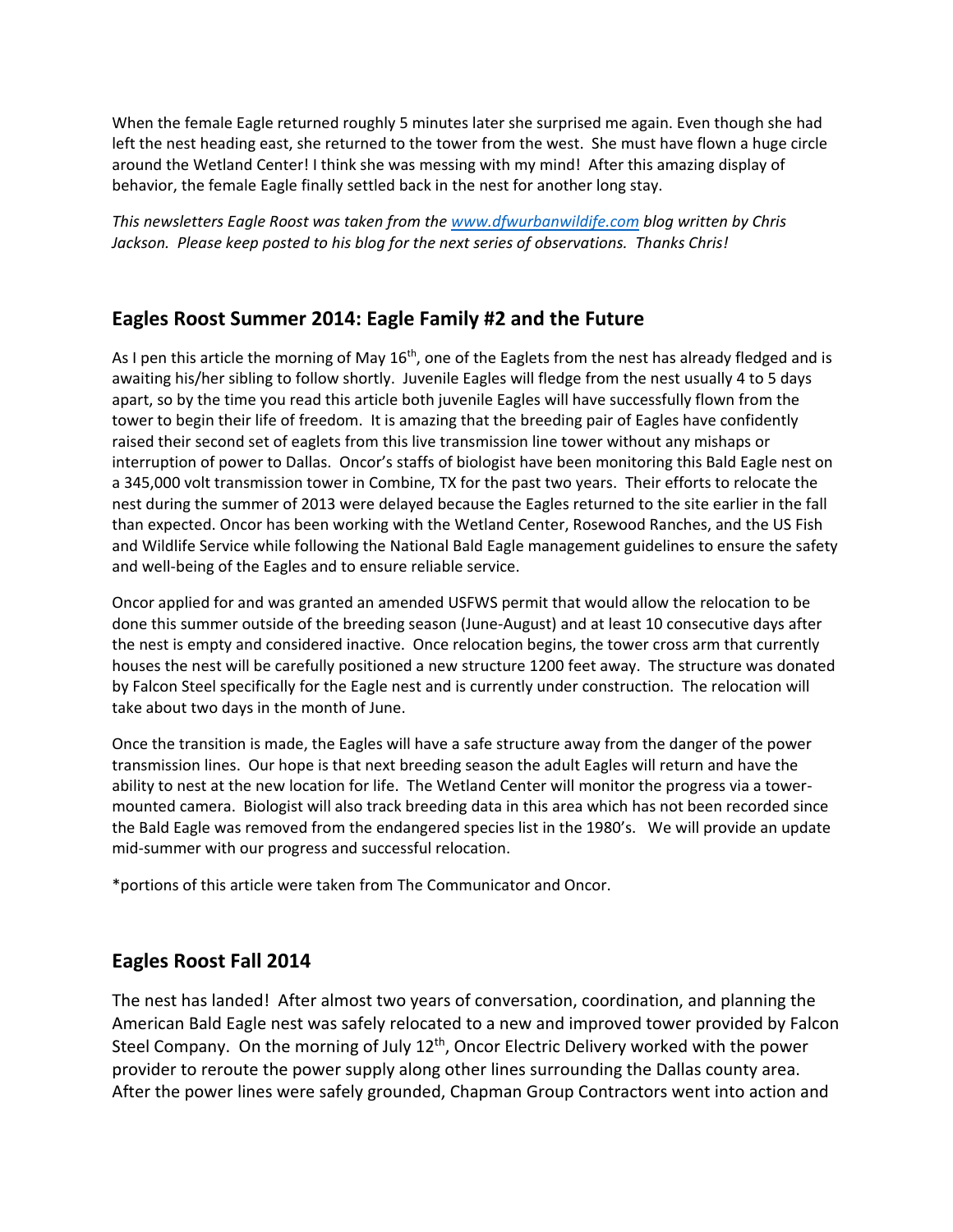secured the nest arm from above with a crane as they patiently wrapped the nest in green bubble wrap to protect all the nesting material inside. At about 11:30am the nest arm was unbolted from the tower and carefully lowered on a flat bed truck waiting nearby. The rest of the afternoon, Chapman Group installed a new arm on the old tower and secured bird deterrents to prevent the eagles from nesting in the unsafe location again. Early on the morning of July 13<sup>th</sup> the crew raised the nest arm and secured it to the new tower only 1,200 feet away. The bottom of the nest was reinforced with metal to ensure a solid foundation for future nest building. Falcon Steel is currently working with Oncor to install a closed circuit camera for monitoring efforts in the seasons to come. Now we patiently wait and hope that the American Bald Eagles return this fall and find the new nest location a suitable home for the next set of eaglets. We would like to thank the following partners and contributors in this amazing effort!

Oncor Electric Delivery Falcon Steel Company Chapman Group Contractors Rosewood Ranches The Rosewood Corporation The Hunt/Sands Family North Texas Municipal Water District Volunteers & Staff of the John Bunker Sands Wetland Center US Fish & wildlife Service Texas Parks & Wildlife Department

### **Eagles Roost Winter 2014**

The EAGLES have landed in the newly relocated nest! With baited breath all eyes were on the relocated nest in anticipation of the return of the American Bald Eagles to the Wetland. On September  $1<sup>st</sup>$  we first observed the Eagles in the southern wetland area. Eagles normally return to a familiar nest due to the success of raising Eaglets the previous year, substantial food source and defense of established territory. Our Wetland Center Eagles are no different and their return signifies a successful and established location for the future of their offspring. Finding the new location should have been an easy task seeing it was only 1200 feet from the old location. But due to their focus on their previous territory, they returned to the old tower and attempted to rebuild a new nest. Our committed partners discouraged the nest building by removing 20-30 stick every few days until the Eagles got the message. On October  $9<sup>th</sup>$ , I looked out over the wetland to the new structure and saw one of the Eagles perched high on the new structure….Success?! We monitored the pair's progress over the next few days and confirmed that the Eagles were adding the original nest in the new location. I am ecstatic to report that we have beat the odds and the pair of American Bald Eagle have taken to the new location like a bird to flight. We are very grateful that this step in the successful relocation has taken place thanks to our committed partners and support from our community. We have installed a